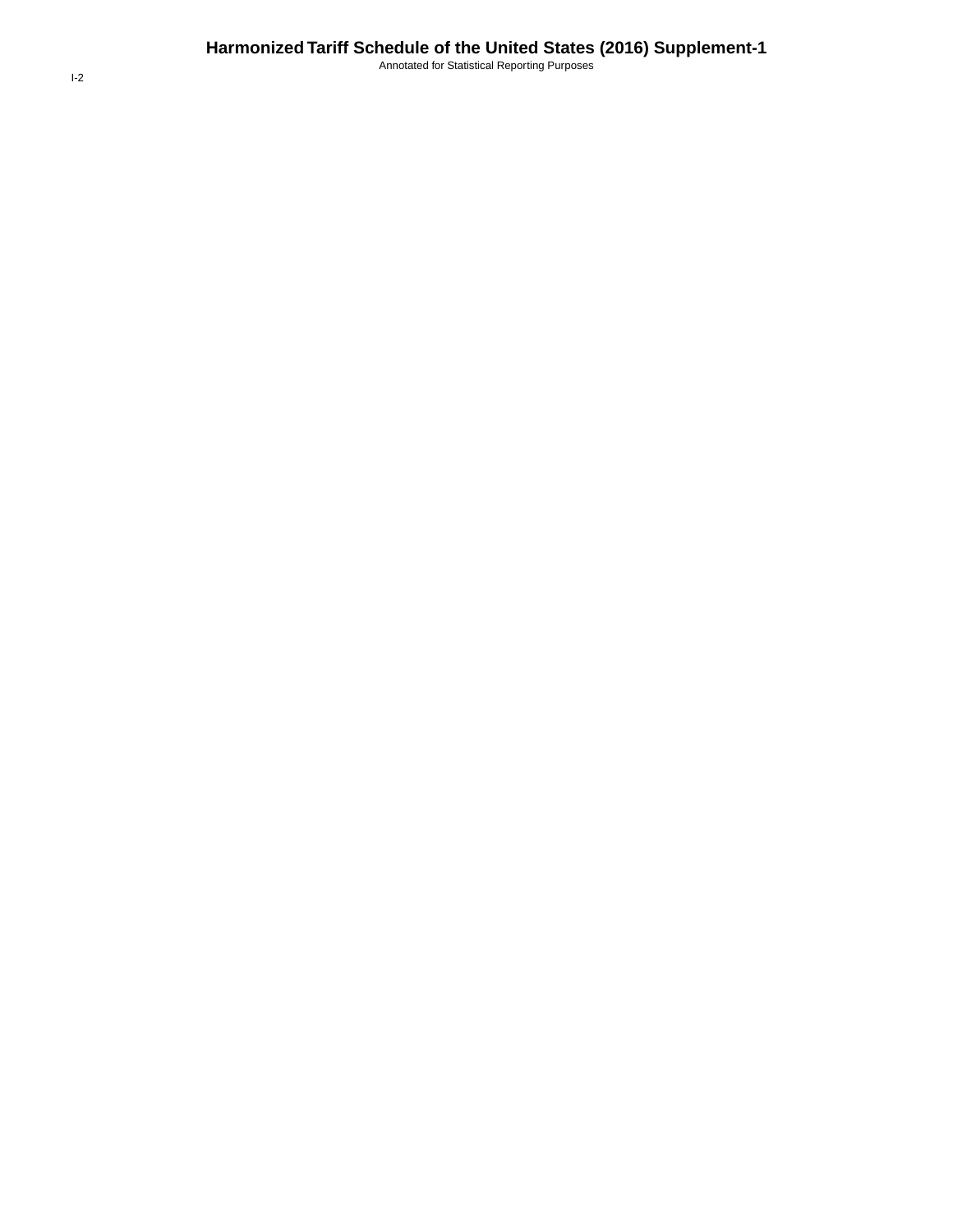Annotated for Statistical Reporting Purposes

### CHAPTER 1

### LIVE ANIMALS

### **Note**

I 1-1

- 1. This chapter covers all live animals except:
	- (a) Fish and crustaceans, molluscs and other aquatic invertebrates, of heading 0301, 0306, 0307 or 0308;
	- (b) Cultures of microorganisms and other products of heading 3002; and
	- (c) Animals of heading 9508.

#### Additional U.S. Notes

- 1. The expression "purebred breeding animals" covers only animals certified to the U.S. Customs Service by the Department of Agriculture as being purebred of a recognized breed and duly registered in a book of record recognized by the Secretary of Agriculture for that breed, imported specially for breeding purposes, whether intended to be used by the importer himself or for sale for such purposes.  $1/$
- 2. Certain special provisions applying to live animals are in chapter 98.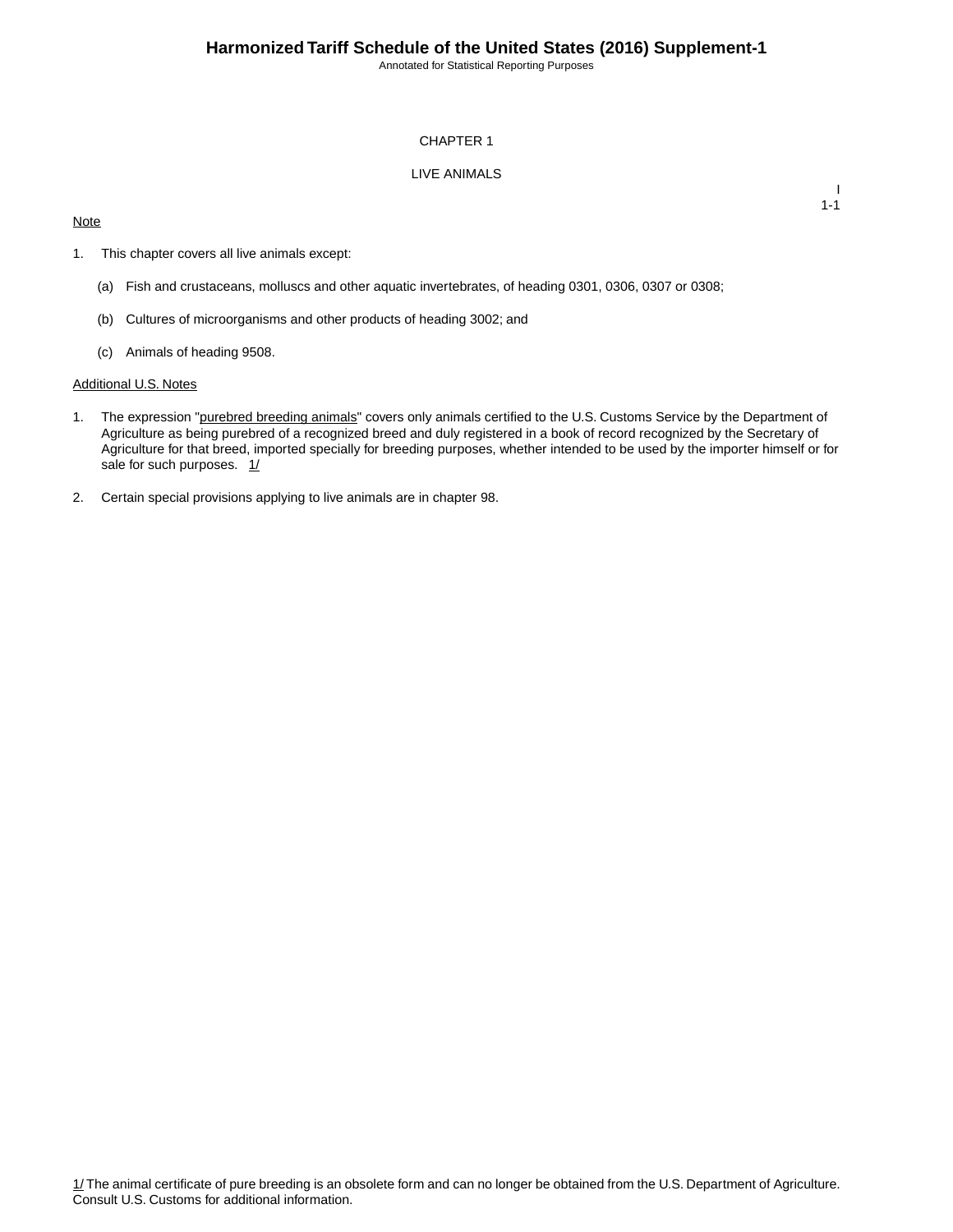Annotated for Statistical Reporting Purposes

| Heading/   | Stat. |                                        | Unit     | Rates of Duty |                                                                                        |                |
|------------|-------|----------------------------------------|----------|---------------|----------------------------------------------------------------------------------------|----------------|
| Subheading | Suf-  | Article Description                    | of       |               | $\mathbf{1}$                                                                           | $\overline{2}$ |
| 0101       | fix   | Live horses, asses, mules and hinnies: | Quantity | General       | Special                                                                                |                |
|            |       | Horses:                                |          |               |                                                                                        |                |
| 0101.21.00 |       |                                        |          | Free          |                                                                                        | Free           |
|            | 10    |                                        |          |               |                                                                                        |                |
|            | 20    |                                        |          |               |                                                                                        |                |
| 0101.29.00 | 10    |                                        |          | Free          |                                                                                        | 20%            |
|            | 90    |                                        |          |               |                                                                                        |                |
| 0101.30.00 | 00    |                                        |          |               | Free (A+, AU, BH,                                                                      | 15%            |
|            |       |                                        |          |               | CA, CL, CO, D, E,<br>IL, JO, KR, MA,<br>MX, OM, P, PA,<br>PE, SG)                      |                |
| 0101.90    |       | Other:                                 |          |               |                                                                                        |                |
| 0101.90.30 | 00    |                                        |          |               |                                                                                        | Free           |
| 0101.90.40 | 00    |                                        |          |               | Free (A+, AU, BH,<br>CA, CL, CO, D, E,<br>IL, JO, KR, MA,<br>MX, OM, P, PA,<br>PE, SG) | 20%            |
| 0102       |       | Live bovine animals:                   |          |               |                                                                                        |                |
| 0102.21.00 |       | Cattle:                                |          |               |                                                                                        | Free           |
|            |       | Dairy:                                 |          |               |                                                                                        |                |
|            | 10    |                                        |          |               |                                                                                        |                |
|            | 20    |                                        |          |               |                                                                                        |                |
|            |       | Other:                                 |          |               |                                                                                        |                |
|            | 30    |                                        |          |               |                                                                                        |                |
|            | 50    |                                        |          |               |                                                                                        |                |
|            |       |                                        |          |               |                                                                                        |                |
|            |       |                                        |          |               |                                                                                        |                |
|            |       |                                        |          |               |                                                                                        |                |
|            |       |                                        |          |               |                                                                                        |                |
|            |       |                                        |          |               |                                                                                        |                |
|            |       |                                        |          |               |                                                                                        |                |
|            |       |                                        |          |               |                                                                                        |                |
|            |       |                                        |          |               |                                                                                        |                |
|            |       |                                        |          |               |                                                                                        |                |
|            |       |                                        |          |               |                                                                                        |                |
|            |       |                                        |          |               |                                                                                        |                |
|            |       |                                        |          |               |                                                                                        |                |
|            |       |                                        |          |               |                                                                                        |                |
|            |       |                                        |          |               |                                                                                        |                |
|            |       |                                        |          |               |                                                                                        |                |
|            |       |                                        |          |               |                                                                                        |                |
|            |       |                                        |          |               |                                                                                        |                |
|            |       |                                        |          |               |                                                                                        |                |
|            |       |                                        |          |               |                                                                                        |                |
|            |       |                                        |          |               |                                                                                        |                |
|            |       |                                        |          |               |                                                                                        |                |
|            |       |                                        |          |               |                                                                                        |                |
|            |       |                                        |          |               |                                                                                        |                |
|            |       |                                        |          |               |                                                                                        |                |
|            |       |                                        |          |               |                                                                                        |                |
|            |       |                                        |          |               |                                                                                        |                |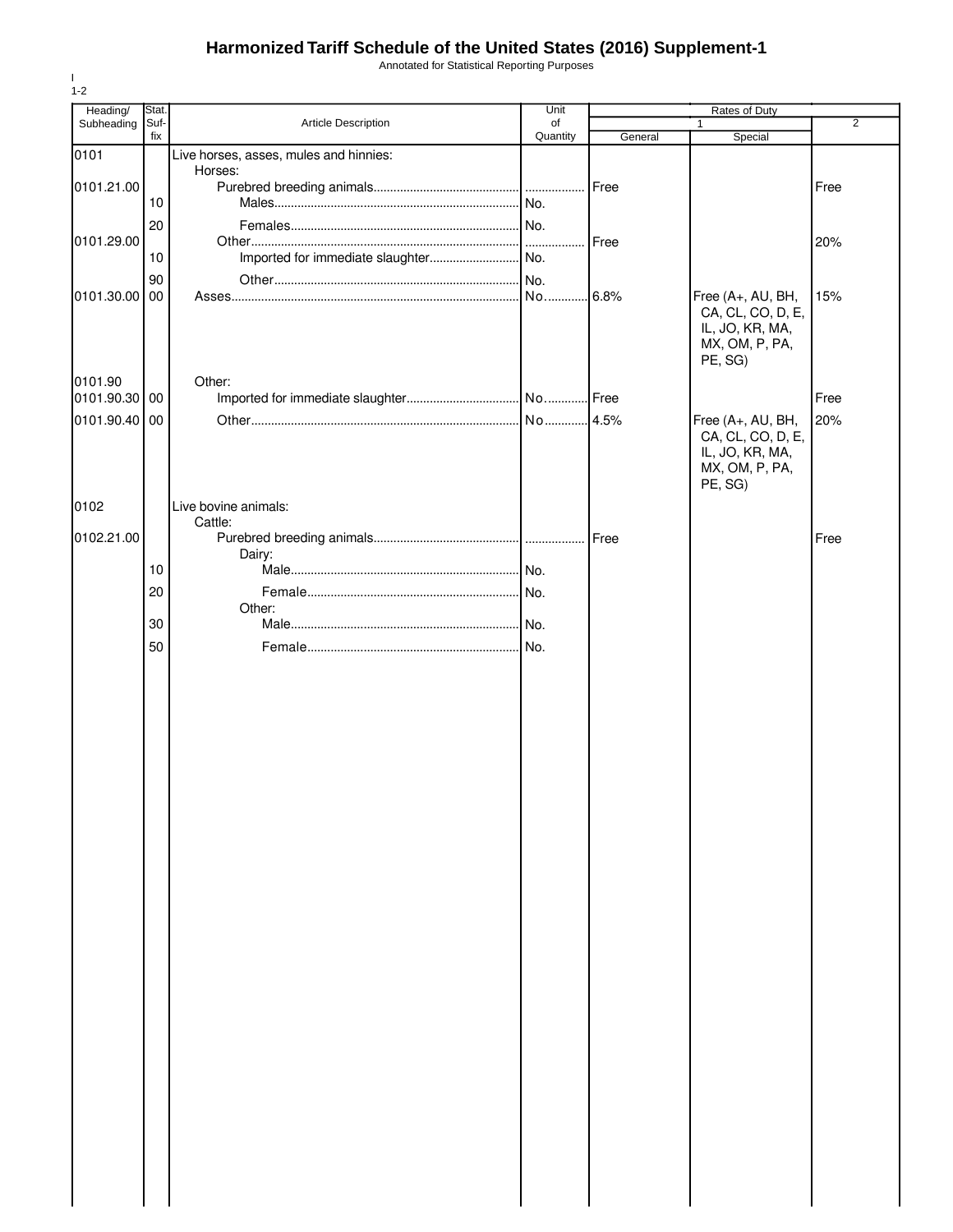Annotated for Statistical Reporting Purposes

| Heading/    | Stat.       |                                               | Unit     |         | Rates of Duty     |                |
|-------------|-------------|-----------------------------------------------|----------|---------|-------------------|----------------|
| Subheading  | Suf-<br>fix | Article Description                           | of       |         | 1                 | $\overline{2}$ |
|             |             |                                               | Quantity | General | Special           |                |
| 0102 (con.) |             | Live bovine animals: (con.)<br>Cattle: (con.) |          |         |                   |                |
| 0102.29     |             | Other:                                        |          |         |                   |                |
| 0102.29.20  |             |                                               |          | Free    |                   | $6.6$ ¢/kg     |
|             | 11          | Weighing less than 90 kg each                 | No.      |         |                   |                |
|             |             |                                               | kg       |         |                   |                |
|             | 12          | Weighing 90 kg or more each                   | No.      |         |                   |                |
|             |             |                                               | kg.      |         |                   |                |
| 0102.29.40  |             |                                               | .        | 1¢/kg   | Free (A+, BH, CA, | 5.5¢/kg        |
|             |             |                                               |          |         | CL, CO, D, E, IL, |                |
|             |             |                                               |          |         | JO, KR, MA, MX,   |                |
|             |             |                                               |          |         | OM, P, PA, PE,    |                |
|             |             |                                               |          |         | SG)               |                |
|             |             |                                               |          |         | 0.3¢/kg (AU)      |                |
|             |             | Weighing less than 90 kg each:                |          |         |                   |                |
|             | 24          |                                               | No.      |         |                   |                |
|             |             |                                               | kg       |         |                   |                |
|             | 28          |                                               | No.      |         |                   |                |
|             |             |                                               | kg       |         |                   |                |
|             |             | Weighing 90 kg or more but less than 200 kg   |          |         |                   |                |
|             |             | each:                                         |          |         |                   |                |
|             | 34          |                                               | No.      |         |                   |                |
|             |             |                                               | kg       |         |                   |                |
|             | 38          |                                               | No.      |         |                   |                |
|             |             |                                               | kg       |         |                   |                |
|             |             | Weighing 200 kg or more but less than 320 kg  |          |         |                   |                |
|             |             | each:                                         |          |         |                   |                |
|             | 54          |                                               | No.      |         |                   |                |
|             |             |                                               | kg       |         |                   |                |
|             | 58          |                                               | No.      |         |                   |                |
|             |             |                                               | kg       |         |                   |                |
|             |             | Weighing 320 kg or more each:                 |          |         |                   |                |
|             |             | For immediate slaughter:                      |          |         |                   |                |
|             | 62          |                                               | No.      |         |                   |                |
|             |             |                                               | kg       |         |                   |                |
|             | 64          |                                               | No.      |         |                   |                |
|             |             |                                               | kg       |         |                   |                |
|             | 66          |                                               | No.      |         |                   |                |
|             |             |                                               | кg       |         |                   |                |
|             | 68          |                                               | No.      |         |                   |                |
|             |             |                                               | kg       |         |                   |                |
|             |             | For breeding:                                 |          |         |                   |                |
|             | 72          |                                               | No.      |         |                   |                |
|             |             |                                               | kg       |         |                   |                |
|             | 74          |                                               | No.      |         |                   |                |
|             |             |                                               | kg       |         |                   |                |
|             |             | Other:                                        |          |         |                   |                |
|             | 82          |                                               | No.      |         |                   |                |
|             |             |                                               | kg       |         |                   |                |
|             | 84          |                                               | No.      |         |                   |                |
|             |             |                                               | kg       |         |                   |                |
|             |             |                                               |          |         |                   |                |
|             |             |                                               |          |         |                   |                |
|             |             |                                               |          |         |                   |                |
|             |             |                                               |          |         |                   |                |
|             |             |                                               |          |         |                   |                |
|             |             |                                               |          |         |                   |                |
|             |             |                                               |          |         |                   |                |
|             |             |                                               |          |         |                   |                |
|             |             |                                               |          |         |                   |                |
|             |             |                                               |          |         |                   |                |
|             |             |                                               |          |         |                   |                |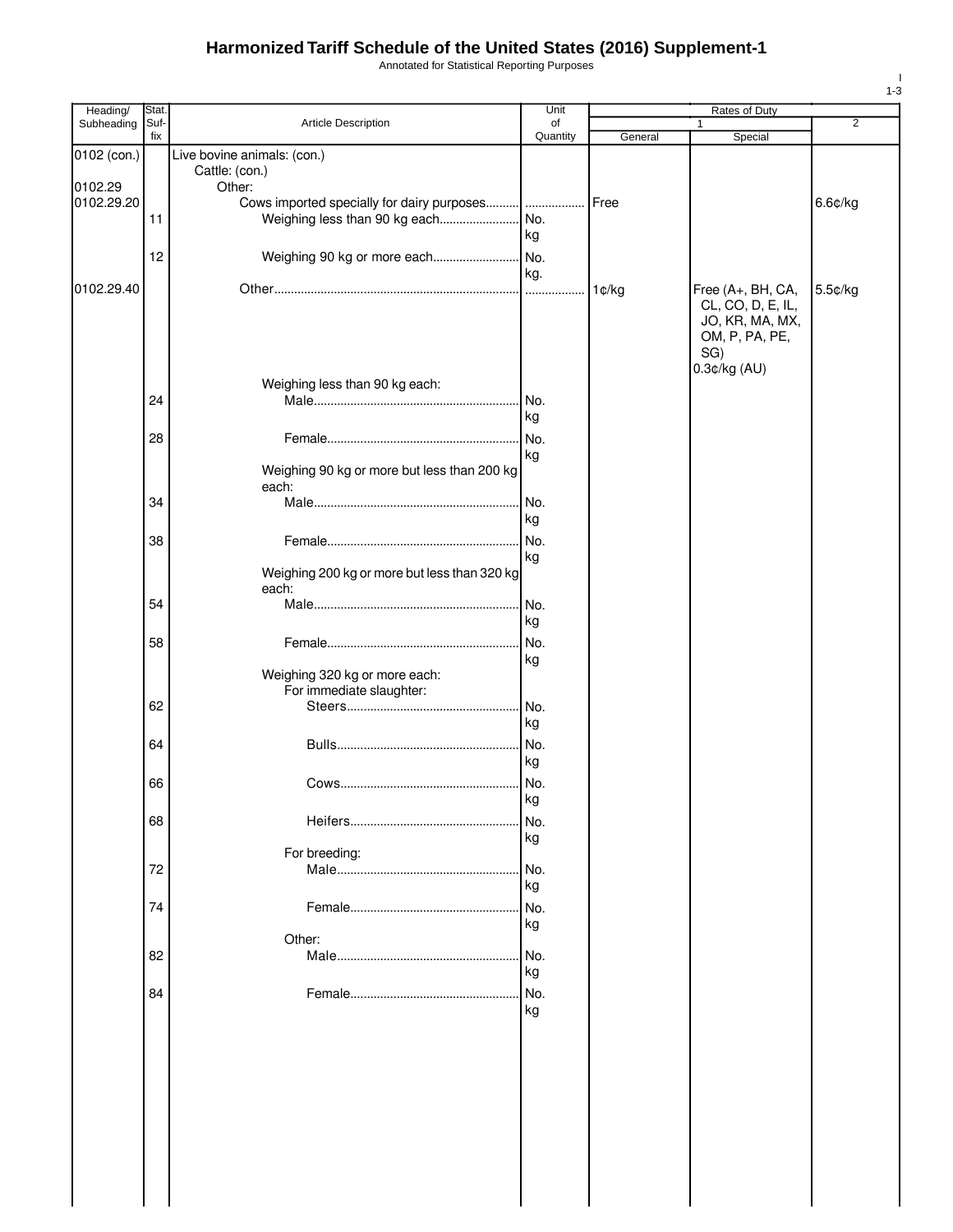Annotated for Statistical Reporting Purposes

| Heading/    | Stat. |                                                       | Unit      |         | Rates of Duty                                                                      |                |
|-------------|-------|-------------------------------------------------------|-----------|---------|------------------------------------------------------------------------------------|----------------|
| Subheading  | Suf-  | Article Description                                   | of        |         | 1                                                                                  | $\overline{2}$ |
|             | fix   |                                                       | Quantity  | General | Special                                                                            |                |
| 0102 (con.) |       | Live bovine animals: (con.)                           |           |         |                                                                                    |                |
| 0102.31.00  |       | Buffalo:                                              |           | Free    |                                                                                    | Free           |
|             | 10    |                                                       |           |         |                                                                                    |                |
|             |       |                                                       |           |         |                                                                                    |                |
|             | 20    |                                                       |           |         |                                                                                    |                |
| 0102.39.00  |       |                                                       |           | 1¢/kg   | Free (A+, BH, CA,<br>CL, CO, D, E, IL,<br>JO, KR, MA, MX,<br>OM, P, PA, PE,<br>SG) | 5.5¢/kg        |
|             |       |                                                       |           |         | 0.3¢/kg (AU)                                                                       |                |
|             | 10    | Other:                                                | No.<br>kg |         |                                                                                    |                |
|             |       | Weighing less than 90 kg each:                        |           |         |                                                                                    |                |
|             | 24    |                                                       | No.       |         |                                                                                    |                |
|             |       |                                                       | kg        |         |                                                                                    |                |
|             | 28    |                                                       | No.       |         |                                                                                    |                |
|             |       |                                                       | kg        |         |                                                                                    |                |
|             |       | Weighing 90 kg or more but less than 200 kg<br>each:  |           |         |                                                                                    |                |
|             | 34    |                                                       | No.       |         |                                                                                    |                |
|             |       |                                                       | kg        |         |                                                                                    |                |
|             | 38    |                                                       | No.       |         |                                                                                    |                |
|             |       |                                                       | kg        |         |                                                                                    |                |
|             |       | Weighing 200 kg or more but less than 320 kg<br>each: |           |         |                                                                                    |                |
|             | 54    |                                                       | No.       |         |                                                                                    |                |
|             |       |                                                       | kg        |         |                                                                                    |                |
|             | 58    |                                                       | No.       |         |                                                                                    |                |
|             |       |                                                       | kg        |         |                                                                                    |                |
|             |       | Weighing 320 kg or more each:                         |           |         |                                                                                    |                |
|             | 61    | For immediate slaughter                               | No.       |         |                                                                                    |                |
|             |       |                                                       | kg        |         |                                                                                    |                |
|             |       | For breeding:                                         |           |         |                                                                                    |                |
|             | 72    |                                                       | No.       |         |                                                                                    |                |
|             |       |                                                       | kg        |         |                                                                                    |                |
|             | 74    |                                                       | No.       |         |                                                                                    |                |
|             |       |                                                       | kg        |         |                                                                                    |                |
|             |       | Other:                                                |           |         |                                                                                    |                |
|             | 82    |                                                       | No.       |         |                                                                                    |                |
|             |       |                                                       | kg        |         |                                                                                    |                |
|             | 84    |                                                       | No.       |         |                                                                                    |                |
| 0102.90.00  | 00    |                                                       | kg<br>No. |         |                                                                                    |                |
|             |       |                                                       | kg        | 1¢/kg   | Free (A+, BH, CA,<br>CL, CO, D, E, IL,                                             | 5.5¢/kg        |
|             |       |                                                       |           |         | JO, KR, MA, MX,                                                                    |                |
|             |       |                                                       |           |         | OM, P, PA, PE,                                                                     |                |
|             |       |                                                       |           |         | SG)                                                                                |                |
|             |       |                                                       |           |         | 0.3¢/kg (AU)                                                                       |                |
|             |       |                                                       |           |         |                                                                                    |                |
|             |       |                                                       |           |         |                                                                                    |                |
|             |       |                                                       |           |         |                                                                                    |                |
|             |       |                                                       |           |         |                                                                                    |                |
|             |       |                                                       |           |         |                                                                                    |                |
|             |       |                                                       |           |         |                                                                                    |                |
|             |       |                                                       |           |         |                                                                                    |                |
|             |       |                                                       |           |         |                                                                                    |                |
|             |       |                                                       |           |         |                                                                                    |                |
|             |       |                                                       |           |         |                                                                                    |                |
|             |       |                                                       |           |         |                                                                                    |                |
|             |       |                                                       |           |         |                                                                                    |                |
|             |       |                                                       |           |         |                                                                                    |                |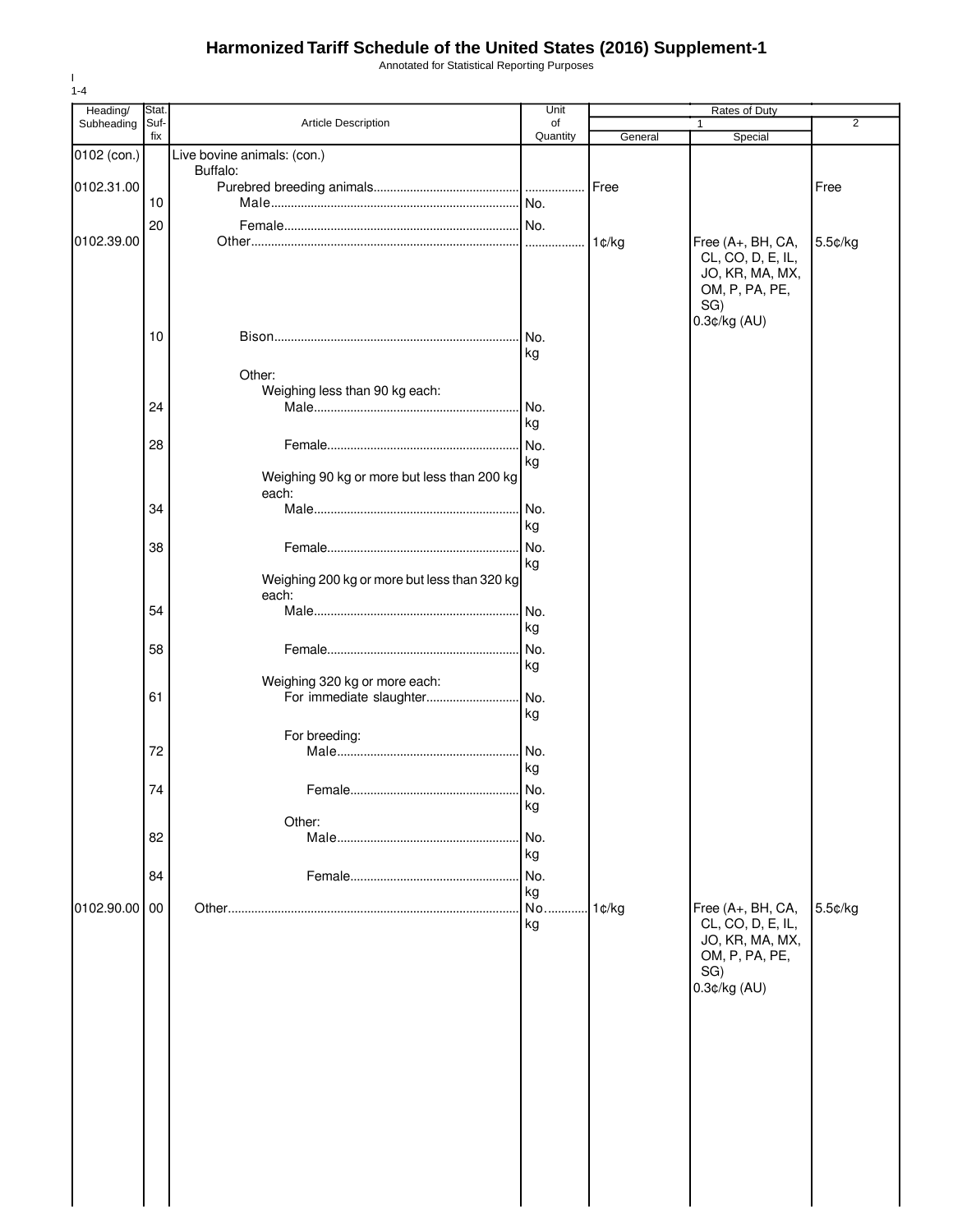Annotated for Statistical Reporting Purposes

| Heading/      | Stat. |                                                | Unit     |           | Rates of Duty                          |                |
|---------------|-------|------------------------------------------------|----------|-----------|----------------------------------------|----------------|
| Subheading    | Suf-  | Article Description                            | of       |           |                                        | $\overline{2}$ |
|               | fix   |                                                | Quantity | General   | Special                                |                |
| 0103          |       | Live swine:                                    |          |           |                                        |                |
| 0103.10.00 00 |       |                                                |          |           |                                        | Free           |
|               |       | Other:                                         |          |           |                                        |                |
| 0103.91.00    |       |                                                |          | Free      |                                        | 4.4¢/kg        |
|               | 10    |                                                |          |           |                                        |                |
|               |       |                                                | kg       |           |                                        |                |
|               | 20    | Weighing 7 kg or more but less than 23 kg each | No.      |           |                                        |                |
|               |       |                                                | kg       |           |                                        |                |
|               |       |                                                |          |           |                                        |                |
|               | 30    | Weighing 23 kg or more but less than 50 kg     |          |           |                                        |                |
|               |       |                                                | No.      |           |                                        |                |
|               |       |                                                | kg       |           |                                        |                |
| 0103.92.00    |       |                                                | $\cdots$ | Free      |                                        | 4.4¢/kg        |
|               | 10    | Imported for immediate slaughter               | No.      |           |                                        |                |
|               |       |                                                | kg       |           |                                        |                |
|               | 20    | Breeding animals other than purebred breeding  |          |           |                                        |                |
|               |       |                                                | No.      |           |                                        |                |
|               |       |                                                | kg       |           |                                        |                |
|               |       |                                                |          |           |                                        |                |
|               | 91    |                                                | No.      |           |                                        |                |
|               |       |                                                | kg       |           |                                        |                |
| 0104          |       | Live sheep and goats:                          |          |           |                                        |                |
| 0104.10.00    | 00    |                                                | No.      | Free      |                                        | \$3/head       |
|               |       |                                                | kg       |           |                                        |                |
| 0104.20.00 00 |       |                                                | No       | .68¢/head |                                        | \$3/head       |
|               |       |                                                |          |           | Free (A+, AU, BH,<br>CA, CL, CO, D, E, |                |
|               |       |                                                |          |           |                                        |                |
|               |       |                                                |          |           | IL, JO, KR, MA,                        |                |
|               |       |                                                |          |           | MX, OM, P, PA,                         |                |
|               |       |                                                |          |           | PE, SG)                                |                |
|               |       |                                                |          |           |                                        |                |
|               |       |                                                |          |           |                                        |                |
|               |       |                                                |          |           |                                        |                |
|               |       |                                                |          |           |                                        |                |
|               |       |                                                |          |           |                                        |                |
|               |       |                                                |          |           |                                        |                |
|               |       |                                                |          |           |                                        |                |
|               |       |                                                |          |           |                                        |                |
|               |       |                                                |          |           |                                        |                |
|               |       |                                                |          |           |                                        |                |
|               |       |                                                |          |           |                                        |                |
|               |       |                                                |          |           |                                        |                |
|               |       |                                                |          |           |                                        |                |
|               |       |                                                |          |           |                                        |                |
|               |       |                                                |          |           |                                        |                |
|               |       |                                                |          |           |                                        |                |
|               |       |                                                |          |           |                                        |                |
|               |       |                                                |          |           |                                        |                |
|               |       |                                                |          |           |                                        |                |
|               |       |                                                |          |           |                                        |                |
|               |       |                                                |          |           |                                        |                |
|               |       |                                                |          |           |                                        |                |
|               |       |                                                |          |           |                                        |                |
|               |       |                                                |          |           |                                        |                |
|               |       |                                                |          |           |                                        |                |
|               |       |                                                |          |           |                                        |                |
|               |       |                                                |          |           |                                        |                |
|               |       |                                                |          |           |                                        |                |
|               |       |                                                |          |           |                                        |                |
|               |       |                                                |          |           |                                        |                |
|               |       |                                                |          |           |                                        |                |
|               |       |                                                |          |           |                                        |                |
|               |       |                                                |          |           |                                        |                |
|               |       |                                                |          |           |                                        |                |
|               |       |                                                |          |           |                                        |                |
|               |       |                                                |          |           |                                        |                |
|               |       |                                                |          |           |                                        |                |
|               |       |                                                |          |           |                                        |                |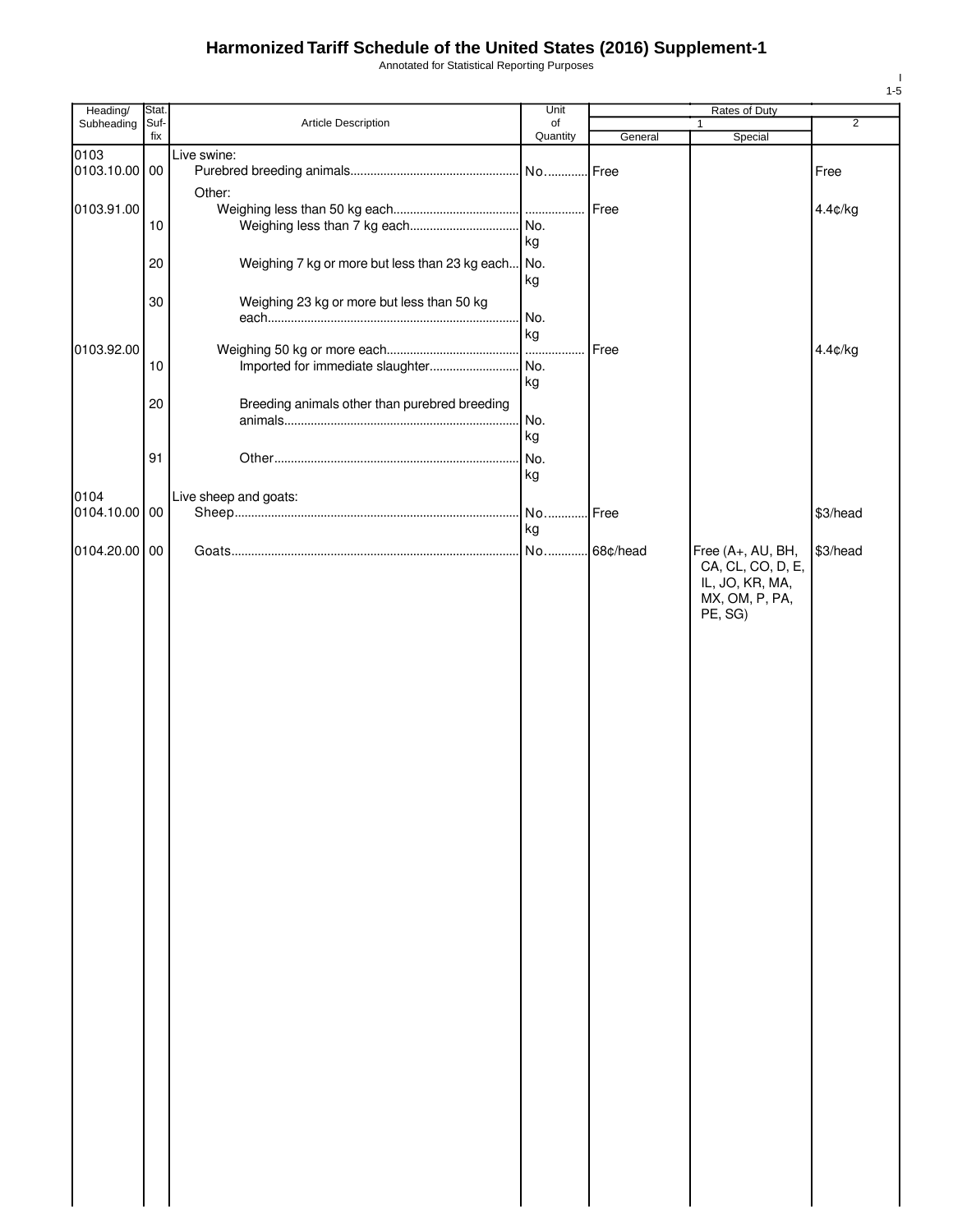Annotated for Statistical Reporting Purposes

| Heading/      | Stat.                |                                                                                      | Unit           |           | Rates of Duty                                                                                     |                |
|---------------|----------------------|--------------------------------------------------------------------------------------|----------------|-----------|---------------------------------------------------------------------------------------------------|----------------|
| Subheading    | Suf-                 | Article Description                                                                  | of             |           | 1                                                                                                 | $\overline{2}$ |
| 0105          | fix                  | Live poultry of the following kinds: Chickens, ducks, geese,<br>turkeys and guineas: | Quantity       | General   | Special                                                                                           |                |
| 0105.11.00    |                      | Weighing not more than 185 g:                                                        |                | 0.9¢ each | Free (A+, AU, BH,<br>CA, CL, CO, D, E,<br>IL, JO, KR, MA,<br>MX, OM, P, PA,                       | 4¢ each        |
| 0105.12.00    | 10<br>20<br>40<br>00 | Breeding stock, whether or not purebred:                                             |                |           | PE, SG)<br>Free (A+, AU, BH,<br>CA, CL, CO, D, E,<br>IL, JO, KR, MA,<br>MX, OM, P, PA,            | 4¢ each        |
| 0105.13.00    | 00                   |                                                                                      |                |           | PE, SG)<br>Free (A+, AU, BH,<br>CA, CL, CO, D, E,<br>IL, JO, KR, MA,<br>MX, OM, P, PA,<br>PE, SG) | 4¢ each        |
| 0105.14.00    | 00                   |                                                                                      |                |           | Free (A+, AU, BH,<br>CA, CL, CO, D, E,<br>IL, JO, KR, MA,<br>MX, OM, P, PA,<br>PE, SG)            | 4c each        |
| 0105.15.00    | 00                   |                                                                                      |                |           | Free (A+, AU, BH,<br>CA, CL, CO, D, E,<br>IL, JO, KR, MA,<br>MX, OM, P, PA,<br>PE, SG)            | 4¢ each        |
| 0105.94.00    | 00                   | Other:                                                                               | No 2¢/kg<br>kg |           | Free (A+, AU, BH,<br>CA, CL, CO, D, E,<br>IL, JO, KR, MA,<br>MX, OM, P, PA,<br>PE, SG)            | 17.6¢/kg       |
| 0105.99.00 00 |                      | Other                                                                                | No.<br>kg      | 2¢/ka     | Free (A+, AU, BH, 17.6¢/kg<br>CA, CL, CO, D, E,<br>IL, JO, KR, MA,<br>MX, OM, P, PA,<br>PE, SG)   |                |
|               |                      |                                                                                      |                |           |                                                                                                   |                |